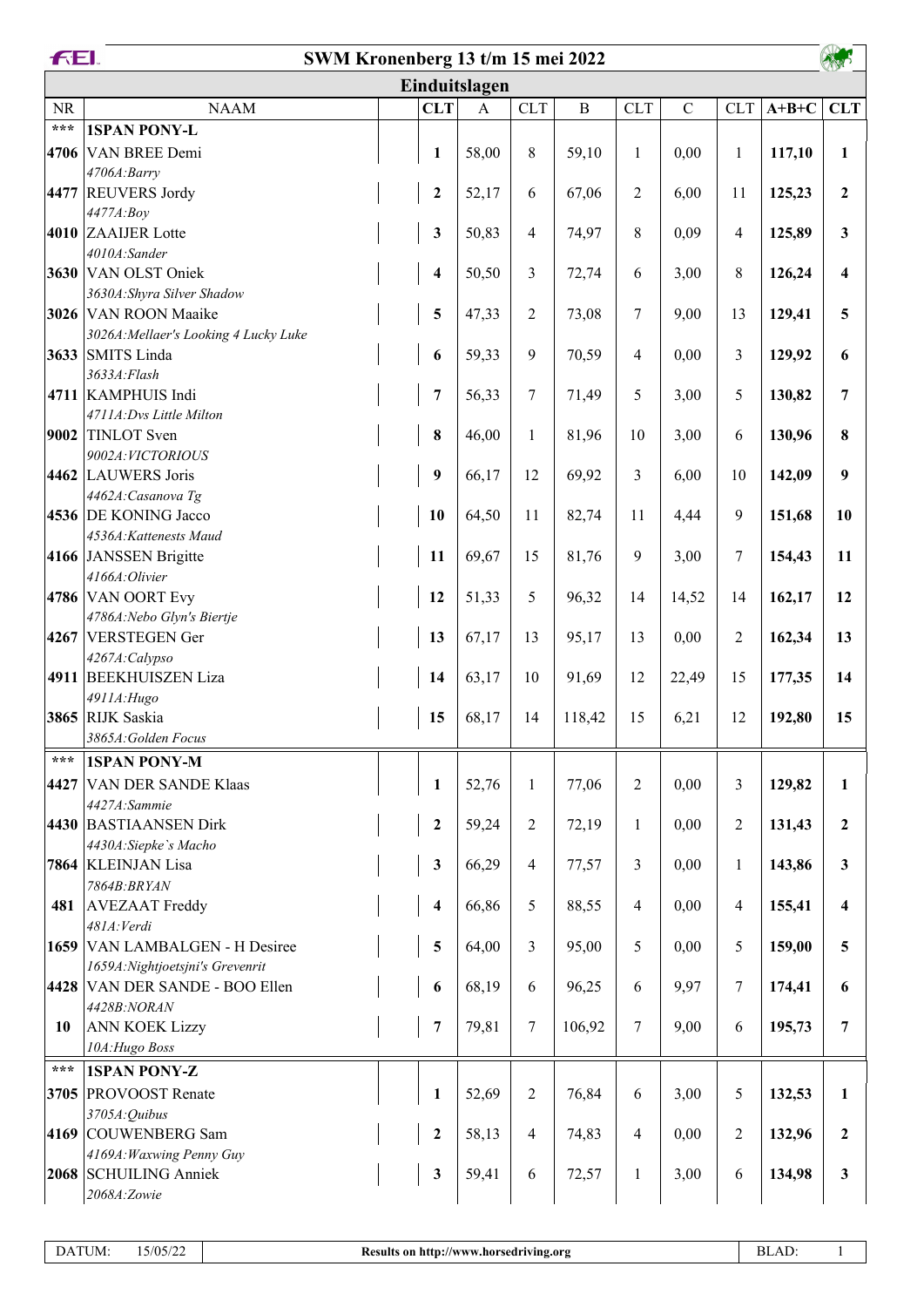|                   | <b>FEI.</b><br>SWM Kronenberg 13 t/m 15 mei 2022 |  |                                        |              |                         |             |                |             |              |         |                         |
|-------------------|--------------------------------------------------|--|----------------------------------------|--------------|-------------------------|-------------|----------------|-------------|--------------|---------|-------------------------|
|                   |                                                  |  | Einduitslagen                          |              |                         |             |                |             |              |         |                         |
| <b>NR</b>         | <b>NAAM</b>                                      |  | <b>CLT</b>                             | $\mathbf{A}$ | <b>CLT</b>              | $\mathbf B$ | <b>CLT</b>     | $\mathbf C$ | <b>CLT</b>   | $A+B+C$ | <b>CLT</b>              |
| 3297              | <b>BOOGAARTS</b> Chantalle                       |  | $\overline{\mathbf{4}}$                | 57,60        | $\overline{\mathbf{3}}$ | 72,80       | $\overline{2}$ | 6,00        | 8            | 136,40  | $\overline{\mathbf{4}}$ |
|                   | 3297A: Koninkshoek Dion                          |  |                                        |              |                         |             |                |             |              |         |                         |
|                   | 3869 BAIJENS Jur<br>3869A: Iwan                  |  | 5                                      | 61,01        | 8                       | 73,49       | 3              | 3,00        | 4            | 137,50  | 5                       |
|                   | 3910 VAN MEERTEN Lisanne                         |  | 6                                      | 62,40        | 9                       | 76,56       | 5              | 0,00        | 3            | 138,96  | 6                       |
|                   | 3910A: Justine                                   |  |                                        |              |                         |             |                |             |              |         |                         |
| 202               | RADSTAKE Henk                                    |  | 7                                      | 58,13        | $\overline{4}$          | 77,08       | 7              | 10,89       | 10           | 146,10  | 7                       |
|                   | 202A:Romero                                      |  |                                        |              |                         |             |                |             |              |         |                         |
| 439               | <b>CAZEMIER Tonnie</b>                           |  | 8                                      | 59,73        | 7                       | 78,08       | $8\,$          | 12,41       | 12           | 150,22  | 8                       |
|                   | 439A: Rans Coca Cola<br>2016 MEULENDIJK Wilma    |  | 9                                      | 67,31        | 10                      | 83,33       | 9              | 6,00        | 9            | 156,64  | 9                       |
|                   | 2016A: Wicked Braveheart                         |  |                                        |              |                         |             |                |             |              |         |                         |
| 950               | TE POELE Heidi                                   |  | 10                                     | 67,73        | 11                      | 97,17       | 10             | 5,06        | 7            | 169,96  | 10                      |
|                   | 950A:Kelvin                                      |  |                                        |              |                         |             |                |             |              |         |                         |
|                   | 7662 JANSSEN Brent                               |  |                                        | 51,41        | $\mathbf{1}$            |             | EL             | 0,00        | $\mathbf{1}$ |         |                         |
|                   | 7662A: Regina's Hielke                           |  |                                        |              |                         |             |                |             |              |         |                         |
| 1907              | <b>HOUTERMAN Eline</b><br>1907A: Viller Eline    |  |                                        | 78,61        | 12                      |             | <b>RE</b>      | 11,33       | 11           |         |                         |
| $***$             | <b>1SPAN PAARD-L</b>                             |  |                                        |              |                         |             |                |             |              |         |                         |
| 4710              | <b>DE GRAAF Paskal</b>                           |  | 1                                      | 52,67        | $\mathbf{1}$            | 72,79       | $\overline{2}$ | 6,00        | 6            | 131,46  | $\mathbf{1}$            |
|                   | 4710A:Lolane-V                                   |  |                                        |              |                         |             |                |             |              |         |                         |
|                   | 3845 VAN STRAATEN Marleen                        |  | $\boldsymbol{2}$                       | 61,17        | 3                       | 66,94       | $\mathbf{1}$   | 6,00        | 5            | 134,11  | $\mathbf{2}$            |
|                   | 3845A: Mavino                                    |  |                                        |              |                         |             |                |             |              |         |                         |
|                   | 3954 KOOPS Kees                                  |  | $\mathbf{3}$                           | 64,33        | 7                       | 76,27       | 3              | 3,00        | 3            | 143,60  | 3                       |
|                   | 3954A:Kwiebus                                    |  |                                        |              |                         |             |                |             |              |         |                         |
|                   | 3864 KLEINJAN Lisa<br>3864A: Kylian - Woma       |  | $\overline{\mathbf{4}}$                | 66,83        | 11                      | 78,97       | 4              | 0,00        | 2            | 145,80  | 4                       |
|                   | 3560 VORSTENBOSCH Kees                           |  | 5                                      | 60,67        | $\overline{2}$          | 84,29       | 5              | 6,09        | 8            | 151,05  | 5                       |
|                   | 3560A:Masterpiece                                |  |                                        |              |                         |             |                |             |              |         |                         |
|                   | 4435 SMEETS John                                 |  | 6                                      | 63,67        | 5                       | 85,61       | 6              | 9,00        | 10           | 158,28  | 6                       |
|                   | 4435A:danu                                       |  |                                        |              |                         |             |                |             |              |         |                         |
|                   | 4350 VAN KOL Marc                                |  | 7                                      | 76,33        | 14                      | 85,85       | 7              | 0,00        | $\mathbf{1}$ | 162,18  | $\overline{7}$          |
|                   | 4350A:Delanda<br>2162 SCHEL Christel             |  | 8                                      |              | 8                       | 93,81       | 9              |             | 4            |         | 8                       |
|                   | 2162A: Caramba Z                                 |  |                                        | 65,17        |                         |             |                | 5,53        |              | 164,51  |                         |
|                   | 4789 NOLLEN Sarah                                |  | 9                                      | 62,00        | $\overline{4}$          | 104,51      | 11             | 9,00        | 9            | 175,51  | 9                       |
|                   | 4789A: Kyra                                      |  |                                        |              |                         |             |                |             |              |         |                         |
| 215               | <b>AARTS</b> Paul                                |  | 10                                     | 66,67        | 10                      | 98,40       | 10             | 16,59       | 12           | 181,66  | 10                      |
|                   | $215A$ : Flink                                   |  |                                        |              |                         |             |                |             |              |         |                         |
|                   | 4505 LEEUW Ronald<br>4505A:Jupiter               |  | 11                                     | 72,83        | 12                      | 91,94       | $8\,$          | 17,79       | 14           | 182,56  | 11                      |
|                   | 3837 DE GROOT Adrie                              |  | 12                                     | 63,67        | 5                       | 111,46      | 12             | 10,89       | 11           | 186,02  | 12                      |
|                   | 3837A:Litolane                                   |  |                                        |              |                         |             |                |             |              |         |                         |
|                   | 3533 TONNAER Jan                                 |  | 13                                     | 66,17        | $\overline{9}$          | 120,00      | 13             | 6,00        | 7            | 192,17  | 13                      |
|                   | 3533A:Kasper                                     |  |                                        |              |                         |             |                |             |              |         |                         |
|                   | 1688 VAN DEN BROEK Hans                          |  | 14                                     | 73,17        | 13                      | 122,78      | 14             | 17,59       | 13           | 213,54  | 14                      |
|                   | 1688A: Majic                                     |  |                                        |              |                         |             |                |             |              |         |                         |
| $\star\star\star$ | <b>1SPAN PAARD-M</b>                             |  |                                        |              |                         |             |                |             |              |         |                         |
|                   | 2600 DIBBITS Arie<br>2600A:Kensington            |  | $\mathbf{1}$                           | 58,10        | 8                       | 78,06       | $\mathbf{1}$   | 0,00        | $\mathbf{1}$ | 136,16  | 1                       |
|                   | 1232 PEEPERS Piet                                |  | $\overline{2}$                         | 52,76        | $\overline{\mathbf{4}}$ | 84,21       | 3              | 0,00        | 3            | 136,97  | $\boldsymbol{2}$        |
|                   | 1232A: Furon                                     |  |                                        |              |                         |             |                |             |              |         |                         |
|                   | 1211 GERAETS - MOORS Shirley                     |  | $\mathbf{3}$                           | 49,52        | $\mathbf{1}$            | 88,71       | 6              | 7,41        | 10           | 145,64  | $\mathbf{3}$            |
|                   | 1211A: Harco-v                                   |  |                                        |              |                         |             |                |             |              |         |                         |
|                   | DATUM:<br>15/05/22                               |  | Results on http://www.horsedriving.org |              |                         |             |                |             |              | BLAD:   | $\overline{2}$          |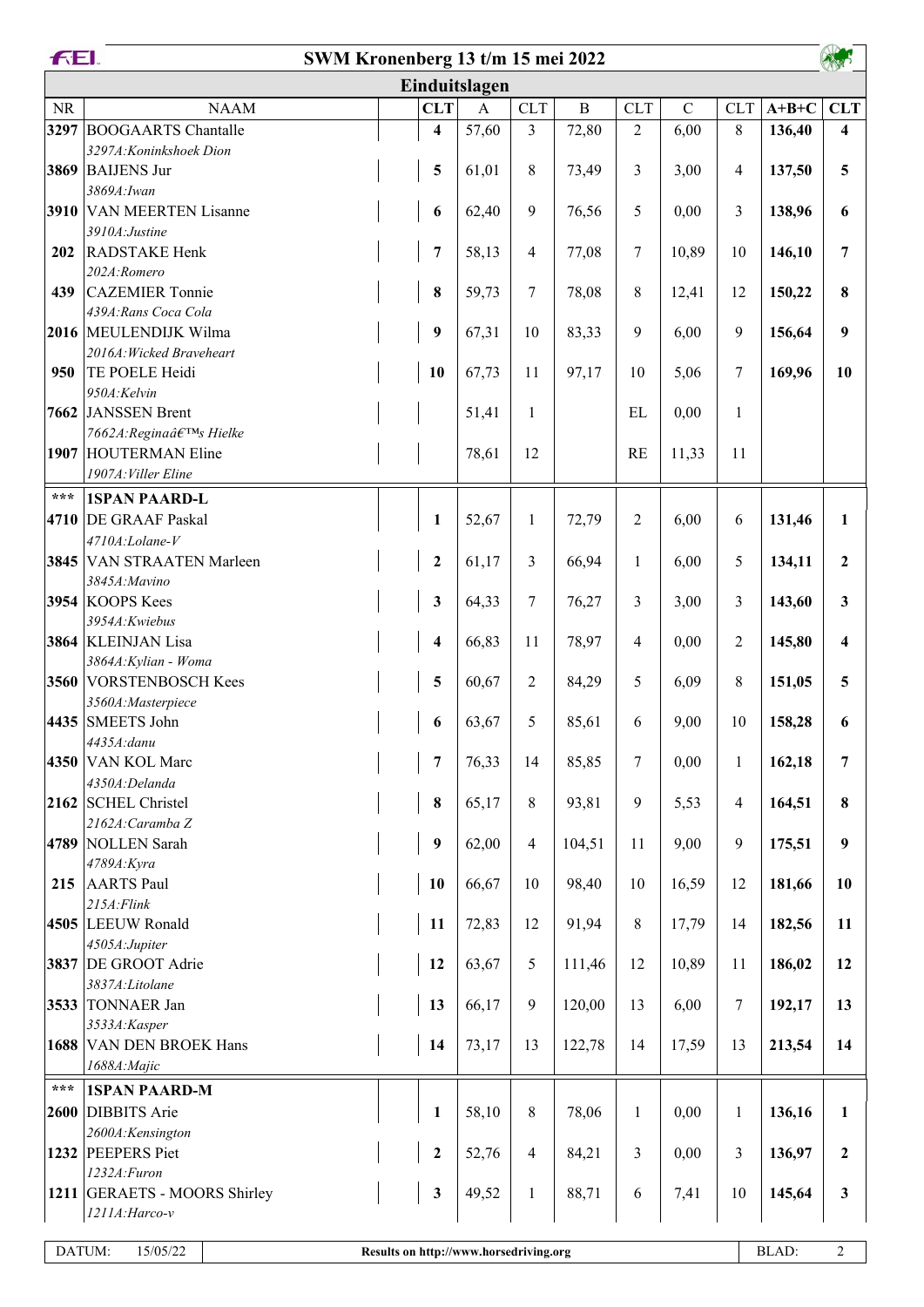|                   | <b>FEI.</b><br>SWM Kronenberg 13 t/m 15 mei 2022<br><b>AND</b>                                  |  |                         |                                        |                  |              |                |             |                |         |                         |
|-------------------|-------------------------------------------------------------------------------------------------|--|-------------------------|----------------------------------------|------------------|--------------|----------------|-------------|----------------|---------|-------------------------|
|                   |                                                                                                 |  |                         | Einduitslagen                          |                  |              |                |             |                |         |                         |
| $\rm NR$          | <b>NAAM</b>                                                                                     |  | <b>CLT</b>              | $\mathbf{A}$                           | <b>CLT</b>       | $\, {\bf B}$ | <b>CLT</b>     | $\mathbf C$ | <b>CLT</b>     | $A+B+C$ | <b>CLT</b>              |
| 943               | <b>BROEK John</b>                                                                               |  | $\overline{\mathbf{4}}$ | 59,24                                  | 10               | 86,15        | 4              | 3,45        | 8              | 148,84  | $\overline{\mathbf{4}}$ |
|                   | 943A: Valentijn H                                                                               |  |                         |                                        |                  |              |                |             |                |         |                         |
|                   | 3958 LANGEZAAL Melissa                                                                          |  | 5                       | 51,62                                  | $\sqrt{2}$       | 90,95        | 7              | 9,00        | 11             | 151,57  | 5                       |
|                   | 3958A:Tabe                                                                                      |  |                         |                                        |                  |              |                |             |                |         |                         |
|                   | 2124 VENEMAN Ingmar                                                                             |  | 6                       | 53,71                                  | 5                | 96,37        | 11             | 3,00        | $\overline{7}$ | 153,08  | 6                       |
|                   | 2124A: Siglavy Linada                                                                           |  |                         |                                        |                  |              |                |             |                |         |                         |
| 833               | <b>WARMENHOVEN Wim</b>                                                                          |  | 7                       | 52,19                                  | 3                | 81,69        | $\overline{2}$ | 19,69       | 18             | 153,57  | 7                       |
|                   | 833A: Kwint                                                                                     |  |                         |                                        |                  |              |                |             |                |         |                         |
|                   | 4424 JONKERS Niels<br>4424A: Justin                                                             |  | 8                       | 58,29                                  | 9                | 87,43        | 5              | 9,00        | 12             | 154,72  | 8                       |
|                   | 1931 VAN DEN BROEK Wilbrord                                                                     |  | 9                       | 62,67                                  | 11               | 93,86        | 9              | 0,52        | 5              | 157,05  | 9                       |
|                   | 1931A:Love To Dance                                                                             |  |                         |                                        |                  |              |                |             |                |         |                         |
|                   | 1327 TOMASSEN Ronald                                                                            |  | 10                      | 64,38                                  | 13               | 96,75        | 12             | 0,00        | 4              | 161,13  | 10                      |
|                   | 1327A: Healey                                                                                   |  |                         |                                        |                  |              |                |             |                |         |                         |
|                   | 2006 JANNINK Tessa                                                                              |  | 11                      | 69,33                                  | 16               | 93,01        | 8              | 0,00        | $\overline{2}$ | 162,34  | 11                      |
|                   | 2006A: Fenna                                                                                    |  |                         |                                        |                  |              |                |             |                |         |                         |
|                   | 1811 DE GREEF Appie                                                                             |  | 12                      | 63,24                                  | 12               | 98,33        | 13             | 1,19        | 6              | 162,76  | 12                      |
|                   | 1811A:Duc De Brabant                                                                            |  |                         |                                        |                  |              |                |             |                |         |                         |
|                   | 7016 MEULENDIJK Wilma                                                                           |  | 13                      | 57,52                                  | $\boldsymbol{7}$ | 109,15       | 15             | 4,87        | 9              | 171,54  | 13                      |
|                   | 7016A:Lion                                                                                      |  |                         |                                        |                  |              |                |             |                |         |                         |
|                   | 1961 GOEKOOP Daan                                                                               |  | 14                      | 65,14                                  | 14               | 103,47       | 14             | 11,30       | 14             | 179,91  | 14                      |
|                   | 1961A: Schadijkerhof Hero<br>2175 HAEPERS Rudi                                                  |  | 15                      | 66,86                                  | 15               | 95,11        | 10             | 19,21       | 17             | 181,18  | 15                      |
|                   | 2175A:K'Yvo De Pont Quatre                                                                      |  |                         |                                        |                  |              |                |             |                |         |                         |
|                   | 7006 JANNINK Tessa                                                                              |  |                         | 70,48                                  | 17               |              | EL             | 16,33       | 15             |         |                         |
|                   | 7006A: Iris                                                                                     |  |                         |                                        |                  |              |                |             |                |         |                         |
|                   | 1921 HOLLEBEKKERS Frans                                                                         |  |                         | 54,29                                  | 6                |              | EL             | 10,45       | 13             |         |                         |
|                   | 1921A: Katika                                                                                   |  |                         |                                        |                  |              |                |             |                |         |                         |
| $\star\star\star$ | <b>1SPAN PAARD-Z</b>                                                                            |  |                         |                                        |                  |              |                |             |                |         |                         |
| 602               | <b>PROVOOST</b> Christiaan                                                                      |  | $\mathbf{1}$            | 54,51                                  | $\mathbf{1}$     | 71,35        | $\mathbf{1}$   | 9,42        | 3              | 135,28  | 1                       |
|                   | 602A:Duran-H                                                                                    |  |                         |                                        |                  |              |                |             |                |         |                         |
|                   | 1987 ZEEGERS Peter                                                                              |  | $\mathbf{2}$            | 54,93                                  | $\overline{2}$   | 75,02        | $\overline{c}$ | 15,00       | 4              | 144,95  | $\mathbf{2}$            |
|                   | 1987A: Canita                                                                                   |  |                         |                                        |                  |              |                |             |                |         |                         |
| 878               | <b>DE RONDE Piet</b>                                                                            |  | $\mathbf{3}$            | 71,47                                  | $\mathfrak{Z}$   | 82,13        | 3              | 6,00        | $\mathbf{1}$   | 159,60  | 3                       |
|                   | 878A:Giovanelli                                                                                 |  |                         |                                        |                  |              |                |             |                |         |                         |
|                   | 2110 BROEKHUIS Elsbeth                                                                          |  | 4                       | 85,19                                  | $\overline{4}$   | 85,68        | 4              | 9,00        | 2              | 179,87  | $\overline{\mathbf{4}}$ |
|                   | 2110A: Phiero                                                                                   |  |                         |                                        |                  |              |                |             |                |         |                         |
| $***$             | <b>2SPAN PONY-L</b>                                                                             |  |                         |                                        |                  |              |                |             |                |         |                         |
|                   | 4306 KUIVENHOVEN Michelle                                                                       |  | 1                       | 49,00                                  | $\mathbf{1}$     | 63,76        | $\mathbf{1}$   | 0,00        | $\mathbf{1}$   | 112,76  | 1                       |
|                   | 4306A: Four Winds Adenostyles - 4306B: Four Winds Avens<br>Mountain - 4306C: Vechtzicht Christy |  |                         |                                        |                  |              |                |             |                |         |                         |
|                   | 4596 VAN BEELEN Dyonne                                                                          |  | $\overline{2}$          | 53,83                                  | $\overline{2}$   | 65,12        | 2              | 0,24        | 3              | 119,19  | $\boldsymbol{2}$        |
|                   | 4596C: Punthorst Captain Jack - 4596E: The Queen's Gambit                                       |  |                         |                                        |                  |              |                |             |                |         |                         |
|                   | 4224 STEIJVERS Eric                                                                             |  | $\mathbf{3}$            | 74,50                                  | 3                | 115,49       | 3              | 0,00        | 2              | 189,99  | $\mathbf{3}$            |
|                   | 4224A:Tess - 4224B:Bo                                                                           |  |                         |                                        |                  |              |                |             |                |         |                         |
| $***$             | <b>2SPAN PONY-M</b>                                                                             |  |                         |                                        |                  |              |                |             |                |         |                         |
|                   | 4223 DE HAAS Anouk                                                                              |  | 1                       | 56,19                                  | $\mathbf{1}$     | 76,51        | 1              | 3,00        | 3              | 135,70  | 1                       |
|                   | 4223C:Rocky - 4223D:IH's Spots Highspeed                                                        |  |                         |                                        |                  |              |                |             |                |         |                         |
|                   | 4207 TIMMER Rowan                                                                               |  | $\boldsymbol{2}$        | 56,38                                  | $\overline{2}$   | 81,07        | 4              | 0,00        | 2              | 137,45  | $\mathbf{2}$            |
|                   | 4207A:Sellemshoeve Youri - 4207B:Renee                                                          |  |                         |                                        |                  |              |                |             |                |         |                         |
|                   | 3107 VAN DER LINDEN Giel                                                                        |  | $\mathbf{3}$            | 58,67                                  | 3                | 78,43        | 2              | 3,47        | 5              | 140,57  | 3                       |
|                   | 3107/D:GEORGE - 3107C:ROOY'S PERCY - 3107B:Coco                                                 |  |                         |                                        |                  |              |                |             |                |         |                         |
|                   | 3755 VINK Ischa                                                                                 |  | $\overline{\mathbf{4}}$ | 66,10                                  | 6                | 79,21        | 3              | 0,00        | 1              | 145,31  | 4                       |
|                   | 3755A:Sam - 3755B:Storm                                                                         |  |                         |                                        |                  |              |                |             |                |         |                         |
| DATUM:            | 15/05/22                                                                                        |  |                         | Results on http://www.horsedriving.org |                  |              |                |             |                | BLAD:   | 3                       |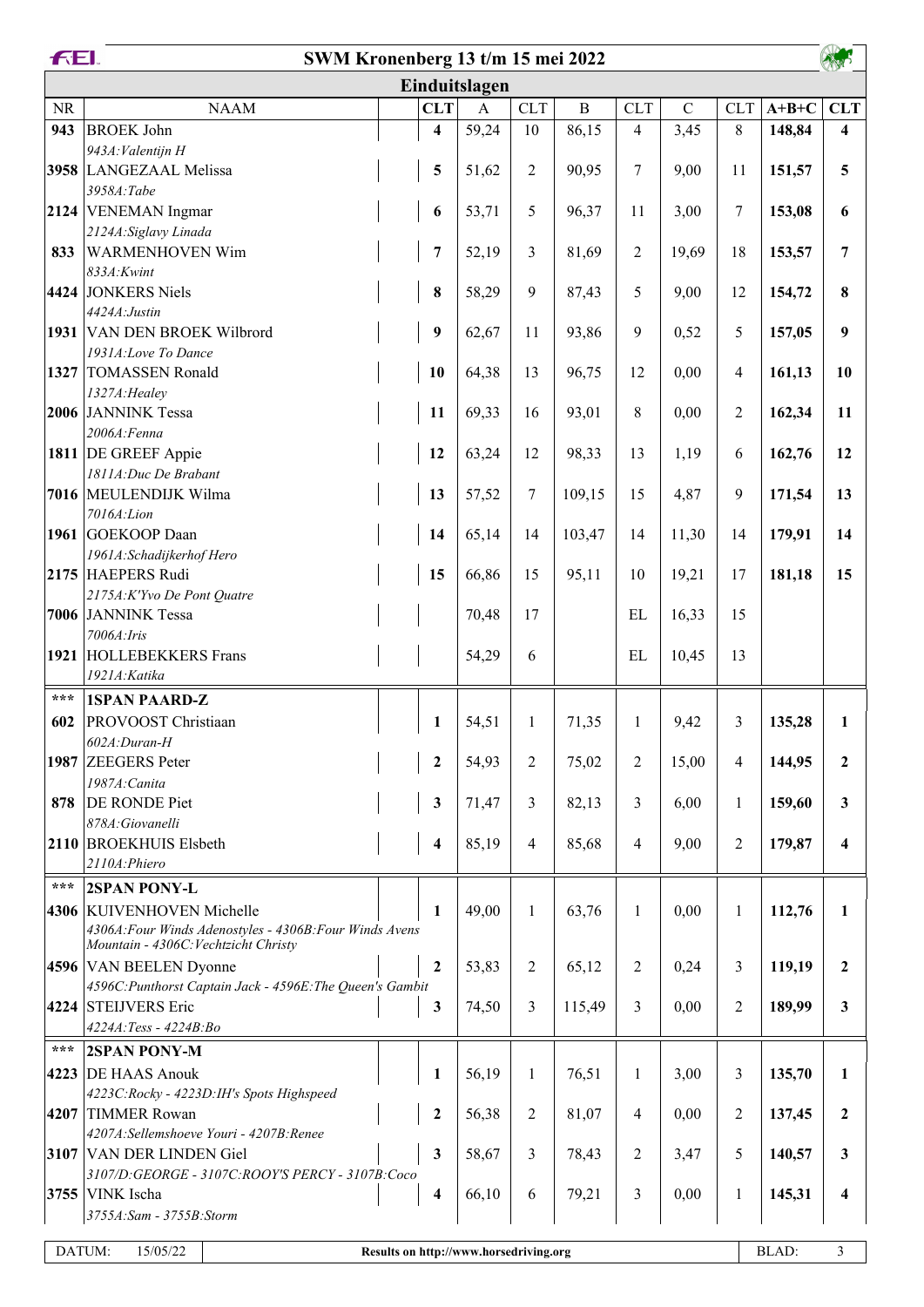|                   | <b>FEI.</b><br>SWM Kronenberg 13 t/m 15 mei 2022                                                         |                         |              |                |             |              |               |                          |         |                  |
|-------------------|----------------------------------------------------------------------------------------------------------|-------------------------|--------------|----------------|-------------|--------------|---------------|--------------------------|---------|------------------|
|                   |                                                                                                          | Einduitslagen           |              |                |             |              |               |                          |         |                  |
| <b>NR</b>         | <b>NAAM</b>                                                                                              | <b>CLT</b>              | $\mathbf{A}$ | <b>CLT</b>     | $\mathbf B$ | <b>CLT</b>   | $\mathcal{C}$ | <b>CLT</b>               | $A+B+C$ | <b>CLT</b>       |
|                   | 3455 VAN ECHTEN Manon                                                                                    | 5                       | 60,38        | $\overline{4}$ | 85,12       | 5            | 3,36          | $\overline{4}$           | 148,86  | 5                |
|                   | 3455A: Blitz - 3455D: KAMI - 3455C: Omega Casanova Lights<br>the Sky                                     |                         |              |                |             |              |               |                          |         |                  |
|                   | 3186 HOEVENAARS Marcel<br>3186A: JOLY'S NO LIMIT - 3186B: O'NEAL - 3186C: NOBEL                          | 6                       | 64,38        | 5              | 97,50       | 6            | 15,02         | 6                        | 176,90  | 6                |
| $***$             | <b>2SPAN PONY-Z</b>                                                                                      |                         |              |                |             |              |               |                          |         |                  |
|                   | 1988 HENDRIKS Cas                                                                                        | 1                       | 44,83        | $\mathbf{1}$   | 74,06       | 1            | 0,00          | $\mathbf{1}$             | 118,89  | 1                |
|                   | 1988A: Jip - 1988B: Mister Jim - 1988C: Sunstar's Cloud                                                  |                         |              |                |             |              |               |                          |         |                  |
|                   | 1768 V.D ENDE Nathalie                                                                                   | $\overline{2}$          | 63,49        | 3              | 76,79       | 2            | 4,51          | 2                        | 144,79  | $\mathbf{2}$     |
|                   | 1768A: Mischa - 1768B: Sterrenhof's Roxy - 1768C: Mozart -<br>1768D: Heidepeel's Totilas - 1768E: Mozart |                         |              |                |             |              |               |                          |         |                  |
|                   | 3632 VAN OLST Jorn                                                                                       | 3                       | 67,22        | 4              | 76,99       | 3            | 6,00          | 3                        | 150,21  | 3                |
|                   | 3632A: Boy - 3632B: Marvin                                                                               |                         |              |                |             |              |               |                          |         |                  |
| 511               | NEERINCX Dirk<br>511A: Havehoeve's Ivan - 511B: Mutsaards Popeye -<br>511C:Sulaatik's Show-men           | $\overline{\mathbf{4}}$ | 73,14        | 5              | 90,89       | 4            | 14,83         | 5                        | 178,86  | 4                |
|                   | 1900 LIEBREGTS Kees<br>1900A: KOLSTEIN'S JAMES - 1900B: COELENHAGE'S                                     |                         | 52,06        | $\overline{2}$ |             | <b>RE</b>    | 9,66          | $\overline{\mathcal{A}}$ |         |                  |
|                   | <b>PENTERMAN</b>                                                                                         |                         |              |                |             |              |               |                          |         |                  |
| ***               | <b>2SPAN PAARD-L</b>                                                                                     |                         |              |                |             |              |               |                          |         |                  |
| 503               | VAN AARLE Koen                                                                                           | 1                       | 59,67        | $\overline{2}$ | 84,03       | 1            | 0,00          | 1                        | 143,70  | 1                |
|                   | 503A: Kriesta Ii - 503B: Maximus                                                                         |                         |              |                |             |              |               |                          |         |                  |
|                   | 4770 ROPS Stephan                                                                                        | $\mathbf{2}$            | 58,00        | $\mathbf{1}$   | 88,46       | 3            | 2,09          | 2                        | 148,55  | $\mathbf{2}$     |
|                   | 4770A:Szellem - 4770B:Negro - 4770C:Margus                                                               |                         |              |                |             |              |               |                          |         |                  |
|                   | 4555 REININK Raymond                                                                                     | 3                       | 78,50        | 3              | 84,51       | 2            | 15,00         | 4                        | 178,01  | 3                |
|                   | 4555A:Landgraaf - 4555B:fellow                                                                           |                         |              |                |             |              |               |                          |         |                  |
|                   | 4595 MELSEN Ferdy                                                                                        | 4                       | 80,67        | 4              | 92,53       | 4            | 10,06         | 3                        | 183,26  | 4                |
|                   | 4595A:Lobke - 4595C:Illusionist                                                                          |                         |              |                |             |              |               |                          |         |                  |
| $***$             | <b>2SPAN PAARD-M</b>                                                                                     |                         |              |                |             |              |               |                          |         |                  |
| 513               | <b>PETERS Hans</b>                                                                                       | 1                       | 64,19        | $\mathbf{1}$   | 105,28      | $\mathbf{1}$ | 6,00          | 1                        | 175,47  | 1                |
|                   | 513A: Endo - 513B: Zorro<br>1996 DEKKERS Daniël                                                          | $\boldsymbol{2}$        | 65,14        | $\overline{2}$ | 118,87      |              | 10,98         | $\overline{2}$           | 194,99  | $\boldsymbol{2}$ |
|                   | 1996A: Dyno - 1996B: Zolie                                                                               |                         |              |                |             | 2            |               |                          |         |                  |
| $\star\star\star$ | <b>2SPAN PAARD-Z</b>                                                                                     |                         |              |                |             |              |               |                          |         |                  |
| 842               | <b>BOOM Ewoud</b>                                                                                        | 1                       | 50,67        | 3              | 74,15       | $\mathbf{1}$ | 0,00          | 2                        | 124,82  | 1                |
|                   | 842A: Ilona van het Rodeland - 842B: Iowa                                                                |                         |              |                |             |              |               |                          |         |                  |
|                   | 1014 VAN EIJK Stan                                                                                       | $\boldsymbol{2}$        | 46,10        | $\mathbf{1}$   | 79,27       | 2            | 0,00          | $\mathbf{1}$             | 125,37  | $\overline{2}$   |
|                   | 1014A: Doris - 1014B: Ietske - 1014C: Jones - 1014D: Zorac                                               |                         |              |                |             |              |               |                          |         |                  |
|                   | 1358 SOMMERS Pierre                                                                                      | $\mathbf{3}$            | 48,25        | $\overline{2}$ | 93,93       | 6            | 4,81          | 3                        | 146,99  | 3                |
|                   | 1358A: Keep A Secret - 1358B: Liquido Vdb                                                                |                         |              |                |             |              |               |                          |         |                  |
|                   | 1901 EVERS Erik                                                                                          | 4                       | 54,10        | $\overline{4}$ | 85,36       | 5            | 7,96          | 5                        | 147,42  | 4                |
|                   | 1901A:Datzo - 1901B:Impuls - 1901C:Jari<br>1689 ZAAYER Annegreet                                         | 5                       | 59,68        | 5              | 82,00       | 3            | 10,08         | 6                        | 151,76  | 5                |
|                   | 1689A: Kingston - 1689B: Kerona vs                                                                       |                         |              |                |             |              |               |                          |         |                  |
| 32                | VERMEULEN Carlo                                                                                          | 6                       | 68,83        | 6              | 82,97       | 4            | 7,08          | $\overline{4}$           | 158,88  | 6                |
|                   | 32B: Ejasper - 32C: King Of The Road - 32D: Vincent                                                      |                         |              |                |             |              |               |                          |         |                  |
| 40                | <b>HOENS Hans</b>                                                                                        | 7                       | 80,25        | $\,8\,$        | 101,43      | 7            | 15,28         | 7                        | 196,96  | 7                |
|                   | 40A:Zazou - 40B:Bently - 40C:EACHANN                                                                     |                         |              |                |             |              |               |                          |         |                  |
|                   | 1794 THIJSSEN Roy                                                                                        | 8                       | 77,97        | $\tau$         | 126,71      | 8            | 23,25         | 8                        | 227,93  | 8                |
|                   | 1794A: Campino - 1794B: Abrilonâ $\epsilon$ TM <sub>S</sub> Flynn                                        |                         |              |                |             |              |               |                          |         |                  |
| $***$             | 4SPAN / TANDEM PONY-M                                                                                    |                         |              |                |             |              |               |                          |         |                  |
|                   | 3748 WOUDA Joris 4PO                                                                                     | 1                       | 55,81        | $\mathbf{1}$   | 87,65       | 2            | 0,00          | 1                        | 143,46  | $\mathbf{1}$     |
|                   | 3748A: Sjon - 3748B: Sjaak - 3748C: Jack - 3748D: Tom -<br>3748E: VECHTZICHT'S HUNTER                    |                         |              |                |             |              |               |                          |         |                  |
|                   |                                                                                                          |                         |              |                |             |              |               |                          |         |                  |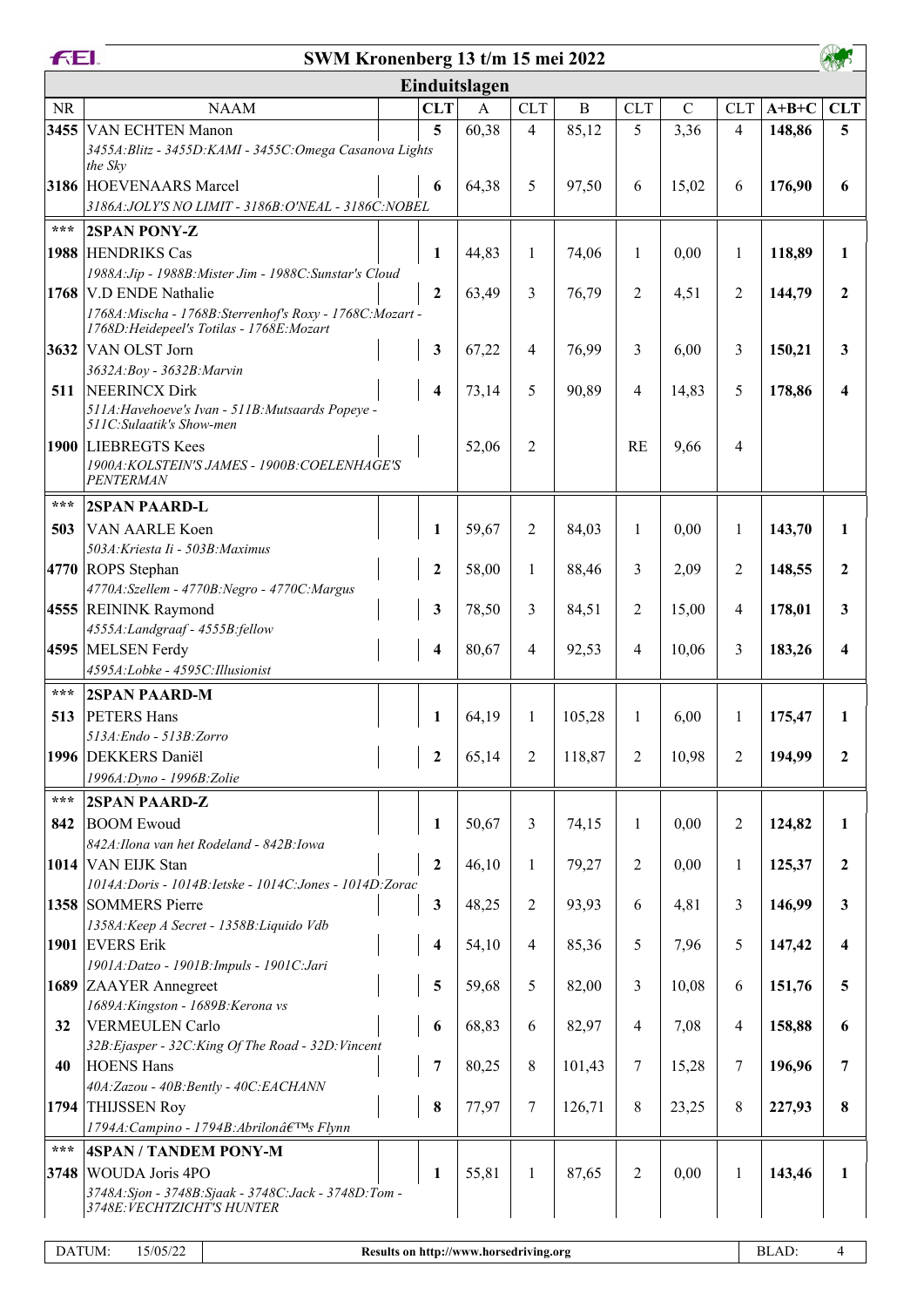|           | <b>FEI.</b><br>SWM Kronenberg 13 t/m 15 mei 2022                                                           |  |                         |                |                |              |                |             |                |         |              |
|-----------|------------------------------------------------------------------------------------------------------------|--|-------------------------|----------------|----------------|--------------|----------------|-------------|----------------|---------|--------------|
|           |                                                                                                            |  |                         | Einduitslagen  |                |              |                |             |                |         |              |
| <b>NR</b> | <b>NAAM</b>                                                                                                |  | <b>CLT</b>              | $\overline{A}$ | <b>CLT</b>     | $\, {\bf B}$ | <b>CLT</b>     | $\mathbf C$ | <b>CLT</b>     | $A+B+C$ | <b>CLT</b>   |
|           | 3915 WEYTJENS Nick 4PO                                                                                     |  | $\mathbf{2}$            | 77,33          | 3              | 80,03        | 1              | 0,00        | $\overline{2}$ | 157,36  | $\mathbf{2}$ |
|           | 3915E:BENNY - 3915A:Zidane - 3915B:NIELS - 3915C:Frits -                                                   |  |                         |                |                |              |                |             |                |         |              |
|           | 3915D: Twix                                                                                                |  |                         |                |                |              |                |             |                |         |              |
|           | 1938 SIEBERS Sjors 4PO                                                                                     |  | 3                       | 58,10          | 2              | 129,34       | 3              | 7,60        | 4              | 195,04  | $\mathbf{3}$ |
|           | 1938A: Frits - 1938B: Puk - 1938C: Moos - 1938D: Rador<br>4581 GAENS Nick TA                               |  | $\overline{\mathbf{4}}$ |                | 4              |              |                |             | 3              | 258,51  | 4            |
|           | 4581A:fancy - 4581B:Ronaldo                                                                                |  |                         | 80,38          |                | 172,13       | 4              | 6,00        |                |         |              |
| $***$     | <b>4SPAN PONY-Z</b>                                                                                        |  |                         |                |                |              |                |             |                |         |              |
|           | 3121 BEEKHUISZEN Hendrik-jan                                                                               |  | 1                       | 51,43          | 1              | 85,91        | 3              | 0,00        | 2              | 137,34  | 1            |
|           | 3121B: Fire - 3121C: Mistral - 3121D: Snow - 3121E: Starlight -                                            |  |                         |                |                |              |                |             |                |         |              |
|           | 3121F:Tornado                                                                                              |  |                         |                |                |              |                |             |                |         |              |
|           | 9003 VAN DE BOSCH Bert                                                                                     |  | $\boldsymbol{2}$        | 52,19          | 2              | 85,06        | 1              | 3,81        | 4              | 141,06  | $\mathbf{2}$ |
|           | 9003E: VELVET'S MR MONACO - 9003D: ROESTENEST'S<br>SANTA JE - 9003C: MIDDENDORP'S HUMMER -                 |  |                         |                |                |              |                |             |                |         |              |
|           | 9003A:KASTANJEHOF JIMMY - 9003B:LANGEVORENS                                                                |  |                         |                |                |              |                |             |                |         |              |
|           | <b>LUCAS</b>                                                                                               |  |                         |                |                |              |                |             |                |         |              |
|           | 2025 BRANS Manou                                                                                           |  | 3                       | 61,71          | $\overline{4}$ | 85,59        | 2              | 0,00        | 3              | 147,30  | 3            |
|           | 2025A: Broeklands Glen - 2025B: Cordial's Carlin -<br>2025C: Destiny's Boraya - 2025D: Sunwillow Sirocco - |  |                         |                |                |              |                |             |                |         |              |
|           | 2025F: Zomerdijk's Crendowe                                                                                |  |                         |                |                |              |                |             |                |         |              |
|           | 2133 LIMPENS Rene                                                                                          |  | 4                       | 58,16          | 3              | 90,72        | 4              | 0,00        | 1              | 148,88  | 4            |
|           | 2133A: Bruintje - 2133B: Crimond Elgan - 2133C: Goldberg's<br>Clay - 2133D: Kanjer - 2133E: Rivaldo        |  |                         |                |                |              |                |             |                |         |              |
| $***$     | <b>4SPAN PAARD-L</b>                                                                                       |  |                         |                |                |              |                |             |                |         |              |
|           | 4212 CORTEN Jonas                                                                                          |  | 1                       | 75,83          | 1              |              | 1              |             | $\mathbf{1}$   | 201,57  | $\mathbf{1}$ |
|           | 4212A:Day Dreamer - 4212B:Brento - 4212C:Hero -                                                            |  |                         |                |                | 122,74       |                | 3,00        |                |         |              |
|           | 4212D: Black Devil                                                                                         |  |                         |                |                |              |                |             |                |         |              |
| $***$     | 4SPAN PAARD-M                                                                                              |  |                         |                |                |              |                |             |                |         |              |
|           | 3405 VISSER Monte                                                                                          |  | 1                       | 72,95          | $\mathbf{1}$   | 185,46       | $\mathbf{1}$   | 9,54        | $\mathbf{1}$   | 267,95  | 1            |
|           | 3405B: Doriena Bloid - 3405C: Empire Bloid - 3405D: Giant<br>Bloid - 3405E: Ivanhoe Bloid                  |  |                         |                |                |              |                |             |                |         |              |
| ***       |                                                                                                            |  |                         |                |                |              |                |             |                |         |              |
|           | 4SPAN PAARD-Z                                                                                              |  |                         |                |                |              |                |             |                |         |              |
| 65        | <b>DE RONDE Peter</b><br>65A: Dijkgraaf - 65B: Dominand - 65C: Favory Felho -                              |  | 1                       | 63,44          | 3              | 101,11       | 1              | 3,57        | $\overline{2}$ | 168,12  | 1            |
|           | 65D: Furst boy - 65E: Zamoro Olt                                                                           |  |                         |                |                |              |                |             |                |         |              |
|           | 4850 VAN DE BERGE Tor                                                                                      |  | $\boldsymbol{2}$        | 55,78          | $\mathbf{1}$   | 128,66       | 3              | 9,26        | 3              | 193,70  | $\mathbf{2}$ |
|           | 4850A: CARBERRY ESTATE CHINO - 4850B: CARBERRY                                                             |  |                         |                |                |              |                |             |                |         |              |
|           | ESTATE CATO - 4850C: BURGTBEHEER INDIANA -<br>4850D: JEEBERT (JAC) - 4850E: BURGTBEHEER JAQUAR             |  |                         |                |                |              |                |             |                |         |              |
|           | 2125 TAVERNIERS Bruno                                                                                      |  | 3                       | 67,22          | 4              | 111,71       | $\overline{2}$ | 19,04       | 4              | 197,97  | $\mathbf{3}$ |
|           | 2125A: Amarone - 2125B: Boy- Breezen - 2125C: fellow -                                                     |  |                         |                |                |              |                |             |                |         |              |
|           | 2125D: Guiness - 2125E: Uno<br>1372 SR BOS Frank                                                           |  | $\overline{\mathbf{4}}$ |                | 5              |              | $\overline{4}$ |             |                |         | 4            |
|           | 1372A: Alpha Vom Taubergrund - 1372B: Armani -                                                             |  |                         | 67,33          |                | 185,86       |                | 28,08       | 5              | 281,27  |              |
|           | 1372C: Walter V.d. Overweg - 1372D: Nero                                                                   |  |                         |                |                |              |                |             |                |         |              |
|           | 116 VAN DER GRAAF Edwin                                                                                    |  |                         | 60,11          | $\overline{2}$ |              | EL             | 0,00        | $\mathbf{1}$   |         |              |
|           | 116A: Belcampo - 116B: Freedom - 116C: Hielke - 116D: Jan -                                                |  |                         |                |                |              |                |             |                |         |              |
| ***       | 116E: Kapitein                                                                                             |  |                         |                |                |              |                |             |                |         |              |
|           | <b>IMPULS PAARD</b>                                                                                        |  |                         |                |                |              |                |             |                |         |              |
|           | 3413 BROUW Marjolein 1Pa<br>3413A: MARLY                                                                   |  | 1                       | 60,32          | $\mathbf{1}$   | 93,24        | 1              | 23,47       | $\mathbf{1}$   | 177,03  | 1            |
| ***       |                                                                                                            |  |                         |                |                |              |                |             |                |         |              |
| 940       | <b>HORS CONCOURS</b><br>FUMAGALLI Claudio 2PaZ                                                             |  | 1                       | 52,49          | $\overline{2}$ | 86,68        | $\overline{2}$ | 3,00        | $\mathbf{1}$   | 142,17  | $\mathbf{1}$ |
|           | 940A:LAS VEGAS - 940B:MAX                                                                                  |  |                         |                |                |              |                |             |                |         |              |
|           | 3212 V.D BOSCH Claudia 1PaL                                                                                |  | $\boldsymbol{2}$        | 63,83          | 4              | 83,71        | 1              | 6,00        | 3              | 153,54  | $\mathbf{2}$ |
|           | 3212A: Maxwell Lh                                                                                          |  |                         |                |                |              |                |             |                |         |              |
|           |                                                                                                            |  |                         |                |                |              |                |             |                |         |              |